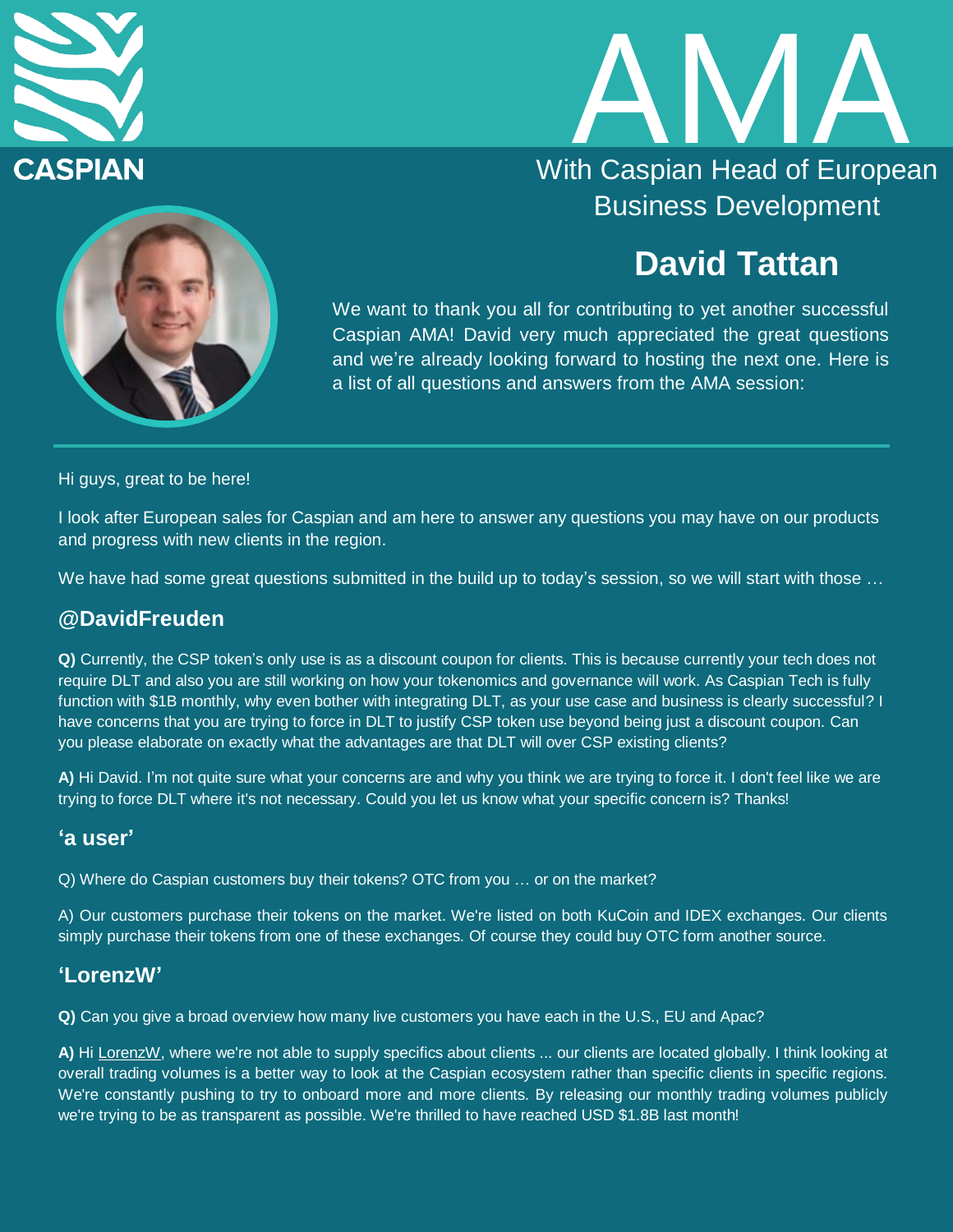



# **'LorenzW'**

**Q)** Do you estimate to onboard more clients in the first or second half of 2019?

**A)** Our aim is always to onboard more customers month on month, quarter on quarter and year on year! We focus heavily on constantly improving our current products, adding new products into our offering and assuring our current clients are getting the best value from using our platform. This all, in-turn, helps solidify our place at the forefront of the institutional crypto trading market. With our trading volumes increasing month on month - we're forecasting more client onboarding going forward. My job is making sure we do this for Europe and I am certainly very busy!

### @irishtiger

**Q)** The volume through the Caspian platform has been rising at an impressive rate. How much time do you think it will take to reach 1 billion USD a day for example? Also when do you think volume levels will start to level out?

**A)** It's really hard to predict how long it would take for daily volumes to reach one billion or when volumes will level-out. However the market volume as a whole will have an influence on the volume in the Caspian platform. Our latest product offering - Caspian Pairs Trading will go a long way to further increase trading volume.

# @CryptoKap

**Q)** I believe customers are mostly getting use of the platform with no fees, whilst bugs and any other issues get resolved, what is going to be done to encourage more utility for the token once the platform is fully functional?

**A)** The platform is fully functional and has been for well over a year. Our clients are paying fees and have been since Beta concluded in Autumn 2018. In terms of more utility we are always looking at new ideas. Obviously, as we roll out new products it creates more utility.

# **@irishtiger**

**Q)** Are there any updates on any new exchange listings?

**A)** Our policy is not to discuss specific exchanges or listings. If / when we have any further information we'll be sure to let you all know asap!

# **@helvick**

- **Q)** When do you expect to have 'further information'?
- **A)** Hi @helvick, I don't have any at the moment. We will let you know